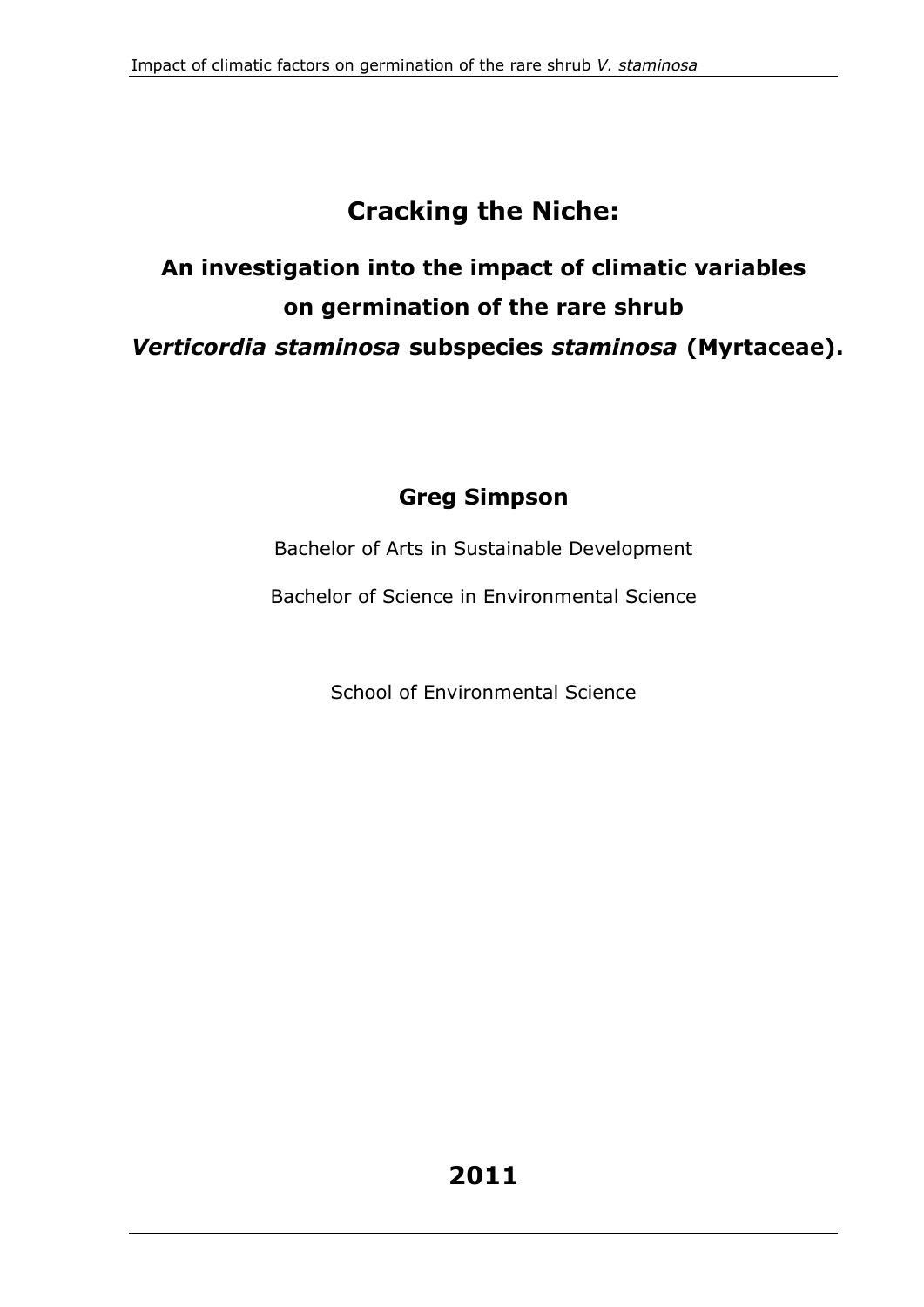## **Declaration**

This thesis is my original work and has not been submitted, in whole or in part, for a degree at this or any other university. Nor does it contain, to the best of my knowledge and belief, any material published or written by another person, except as acknowledged in the text.

..........................................

Gregory Douglas Simpson 20th May 2011

 $\mathcal{L}_\text{max}$  , where  $\mathcal{L}_\text{max}$ 

Word count for all parts of the thesis, excluding references and appendices: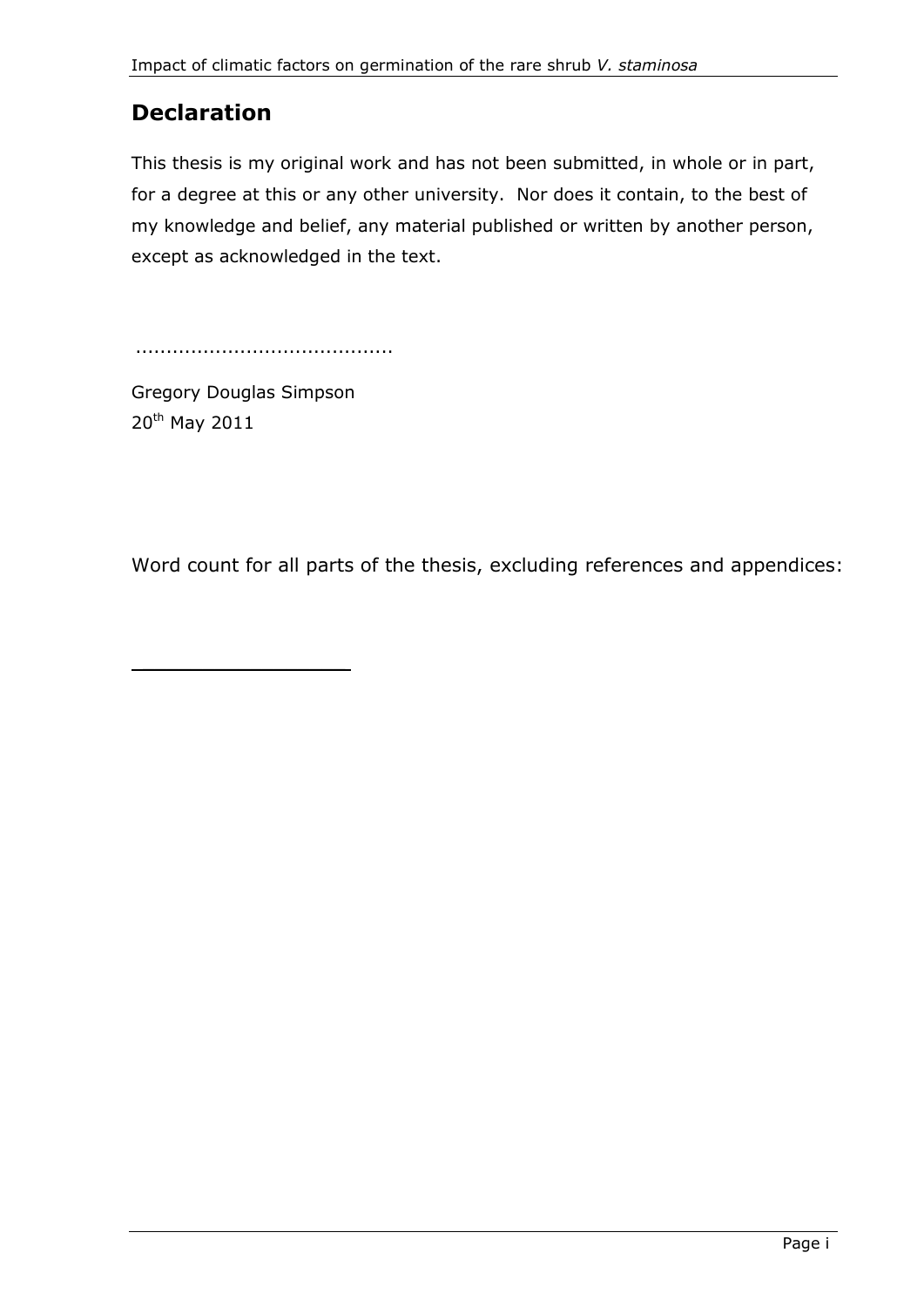### **Abstract**

The influence of annual rainfall and a Mediterranean climate in structuring the indigenous vegetation in the Southwest Botanical Province of Western Australia has long been recognised, especially in relation to seedling germination during the cooler wet season. However, over the past decade numerous authors have hypothesised that a number of climatic factors, including variability in the timing and intensity of rainfall events, may be drivers of germination. *Verticordia staminosa* subsp. *staminosa* (Myrtaceae) is a naturally rare narrow range endemic shrub that occurs on only one granite inselberg near Wongan Hills in the 'wheatbelt' of southwest Western Australia. Smoke and fruit wall weathering have been claimed to be specific dormancy breakers for the seeds of many Australian genera, including *Verticordia*. However, I found no evidence of smoke and artificial weathering influencing germination of *Verticordia staminosa.* Using data from a long-term (12 year) investigation into field germination of *Verticordia staminosa*, my thesis applies logistical regression techniques to model the impact of climatic variables on germination within the only recorded *Verticordia staminosa* subsp. *staminosa* meta-population. My analyses reveal that a complex interplay of the amount of rainfall, number of rainy days, diurnal temperature range, and storms related to tropical cyclones/lows, under a traditional four seasons or six Noongar seasons climate, best describes the observed germination of *Verticordia staminosa* seedlings.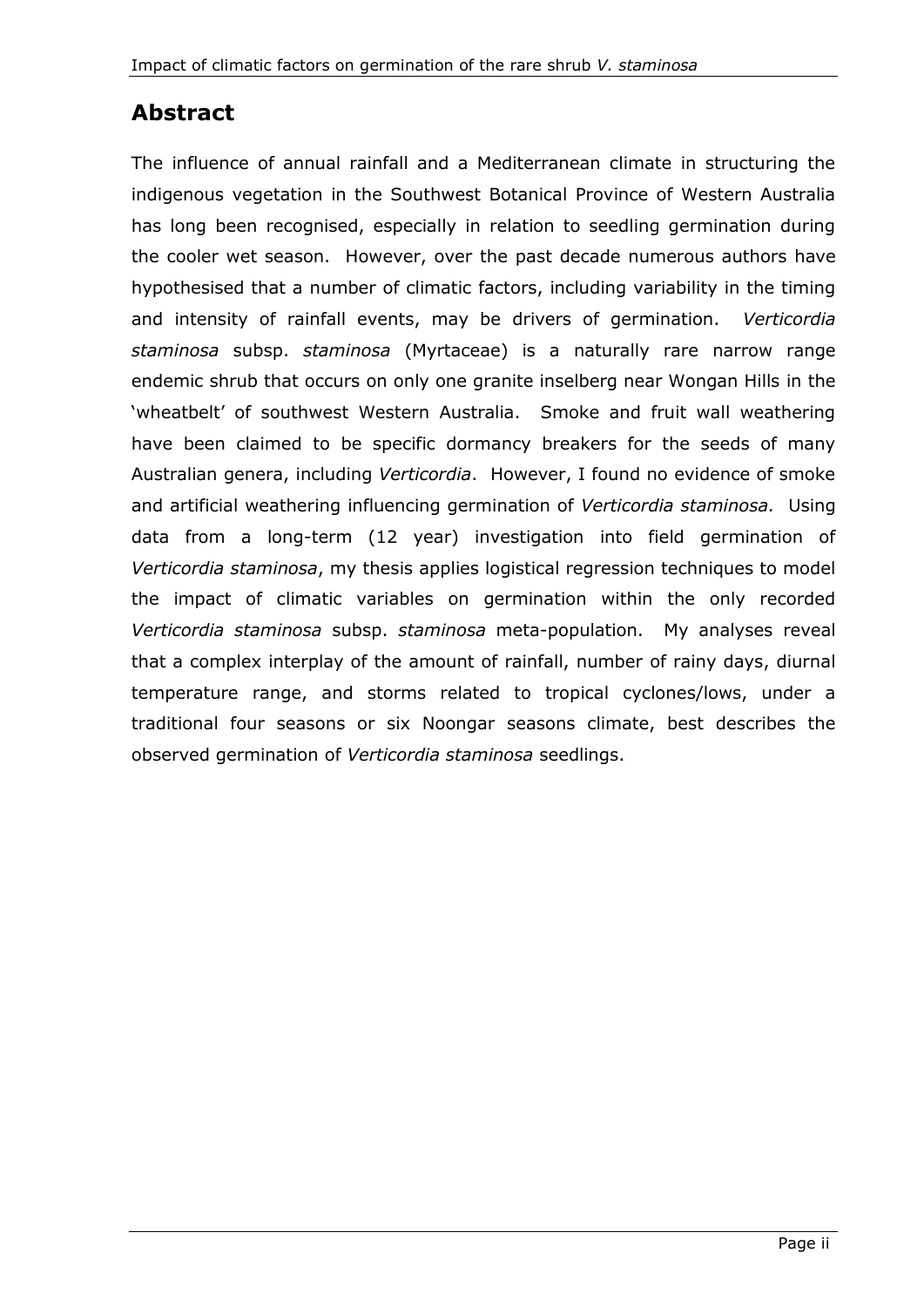## **Table of Contents**

| <b>Chapter 1: Introduction</b>                                 |
|----------------------------------------------------------------|
|                                                                |
|                                                                |
| <b>Chapter 2: Literature Review</b>                            |
| 2.1 Southwest Botanical Province of Western Australia  4       |
|                                                                |
|                                                                |
|                                                                |
|                                                                |
|                                                                |
|                                                                |
|                                                                |
|                                                                |
|                                                                |
|                                                                |
| 2.4.2 What are the Seasons of South-West Western Australia  11 |
| <b>Chapter 3: Methodology</b>                                  |
|                                                                |
|                                                                |
| 3.3 <sub>1</sub>                                               |
| 3.4 Selection and Preparation of Germination Containers  16    |
|                                                                |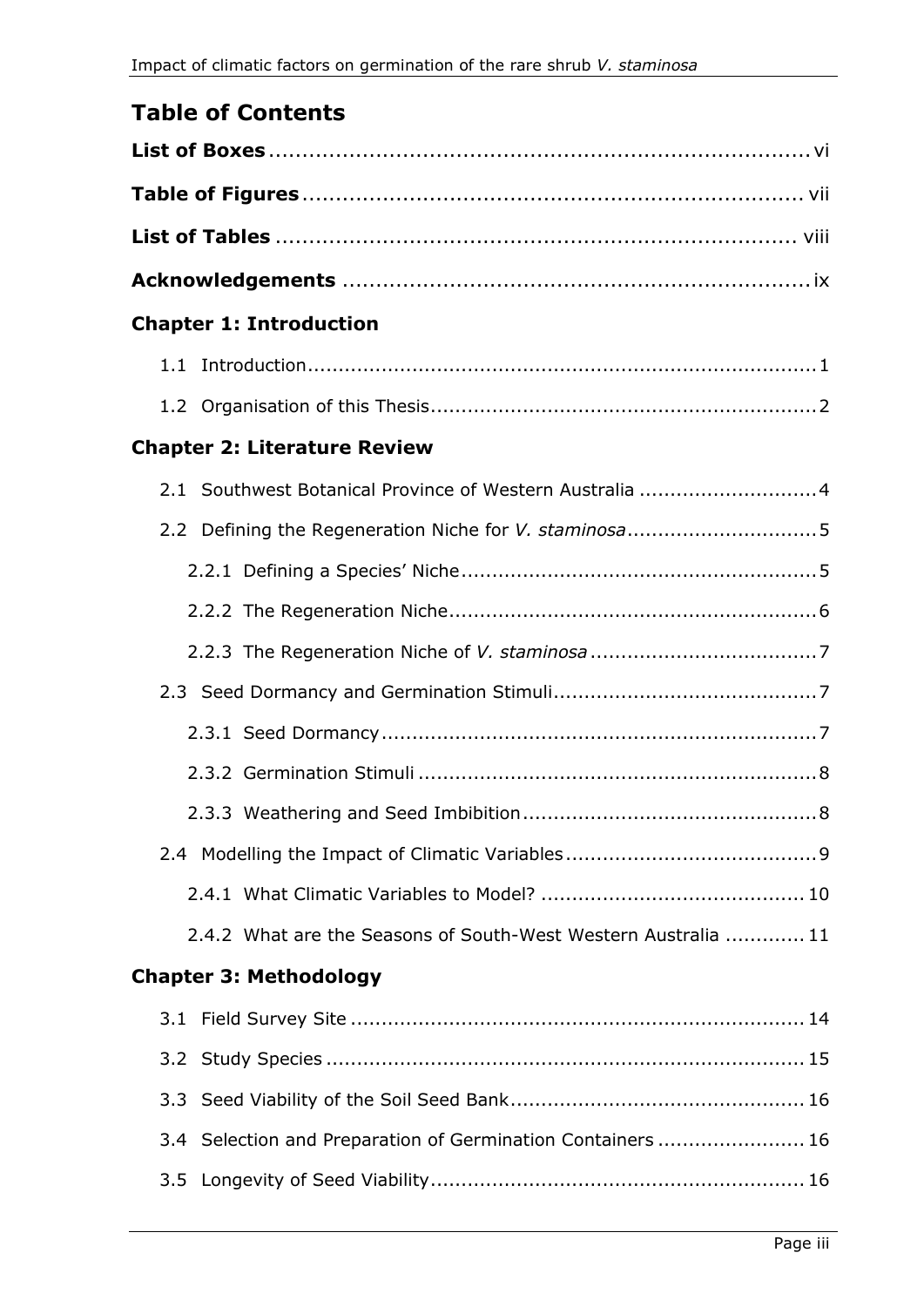| 3.6 Impact of Smoke and Weathering on Germination  18             |  |
|-------------------------------------------------------------------|--|
|                                                                   |  |
|                                                                   |  |
|                                                                   |  |
|                                                                   |  |
|                                                                   |  |
|                                                                   |  |
| 3.8.5 Impact of Smoke and Weathering on Germination  24           |  |
|                                                                   |  |
| 3.8.7 Impact of Climatic Variables on Germination in the Field 25 |  |
| <b>Chapter 4: Results</b>                                         |  |
|                                                                   |  |
| 1 1 1 Data Cotc that Approximate a Normal Dictribution 27         |  |

| 4.1.1 Data Sets that Approximate a Normal Distribution  27       |  |
|------------------------------------------------------------------|--|
| 4.1.2 Data that Can Not Be Normalised by Transformation 27       |  |
|                                                                  |  |
| 4.3 Germination Response of Recovered Pericarps  29              |  |
| 4.4 Impact of Smoke Water and Weathering on Germination 30       |  |
| 4.5 The Seasons of South-West Western Australia  30              |  |
|                                                                  |  |
| 4.5.2 Mediterranean (Dry and Wet Season) Metrics32               |  |
|                                                                  |  |
|                                                                  |  |
| 4.6 Impact of Climatic Variables on Germination in the Field  34 |  |
|                                                                  |  |
|                                                                  |  |
|                                                                  |  |
|                                                                  |  |
|                                                                  |  |
|                                                                  |  |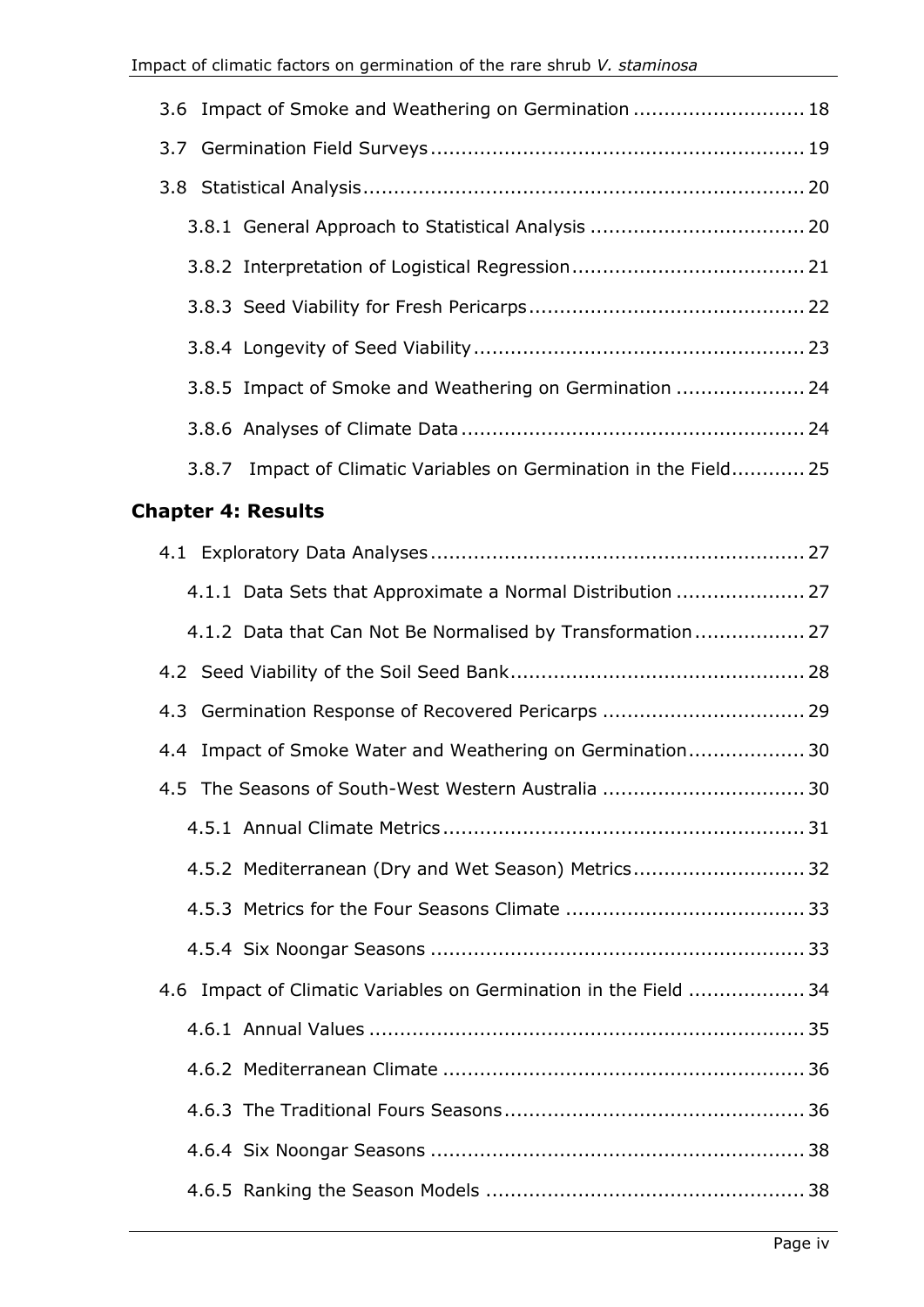#### **Chapter 5: Discussion**

|                                                   | 5.2 Impact of Smoke Water and Weathering on Germination 40 |  |
|---------------------------------------------------|------------------------------------------------------------|--|
|                                                   |                                                            |  |
| <b>Chapter 6: Conclusions and Recommendations</b> |                                                            |  |
|                                                   |                                                            |  |
|                                                   |                                                            |  |
|                                                   |                                                            |  |

#### **Appendices**

| A.      | Exploratory Analyses: Ex-situ Germination Experiments 57         |  |
|---------|------------------------------------------------------------------|--|
| В.      |                                                                  |  |
| $C_{1}$ | Exploratory Analyses: Seasons of SW Western Australia 62         |  |
| D.      | Outcomes of Least Squares Regression Analyses of                 |  |
| E.      | Correlation Analyses for Noongar Seasons Temperature Metrics  85 |  |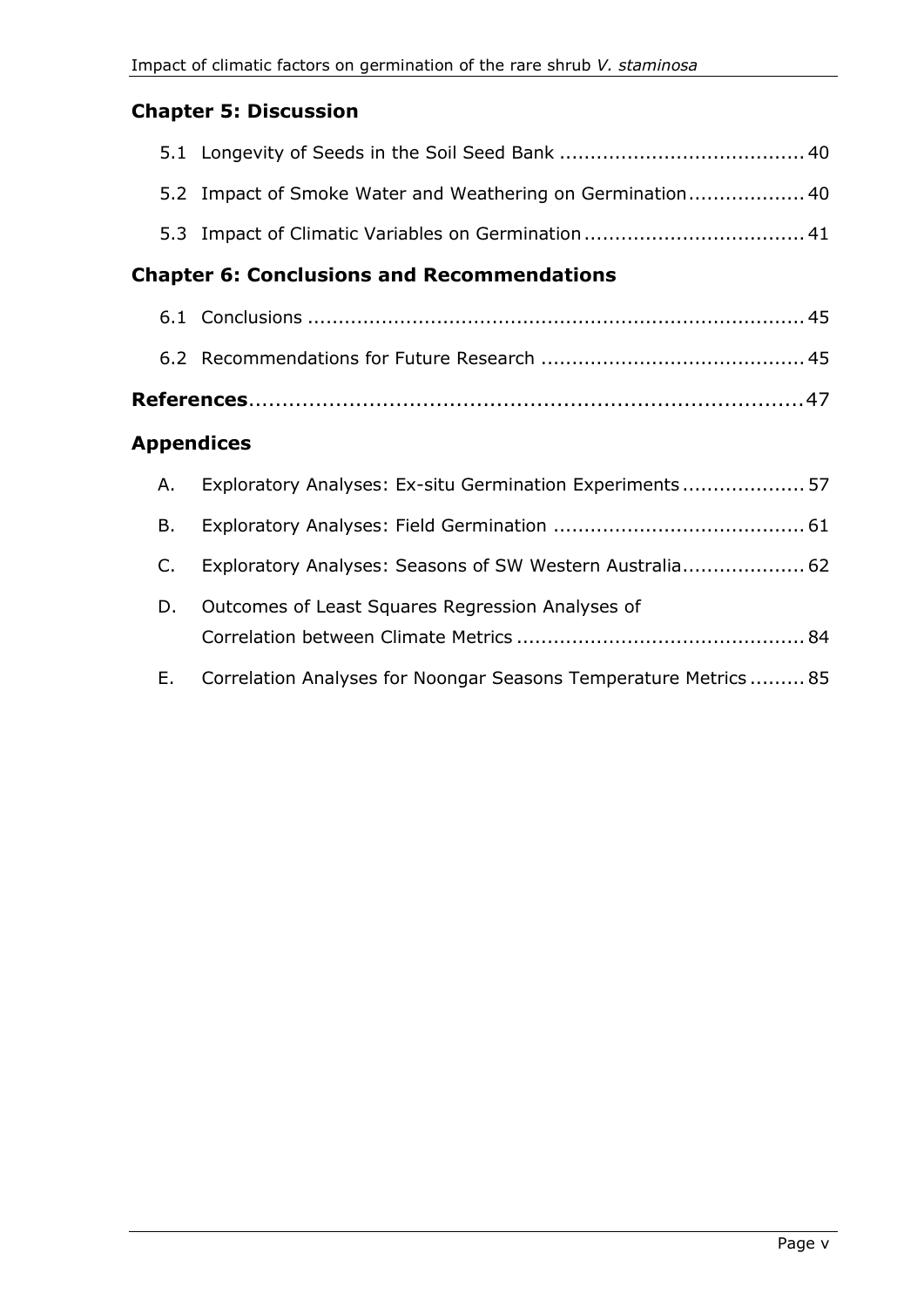## **List of Boxes**

| <b>Box 3:</b> Calculating the Standard Error and the    |  |
|---------------------------------------------------------|--|
| <b>Box 4:</b> Burnham and Anderson's (2002) approach to |  |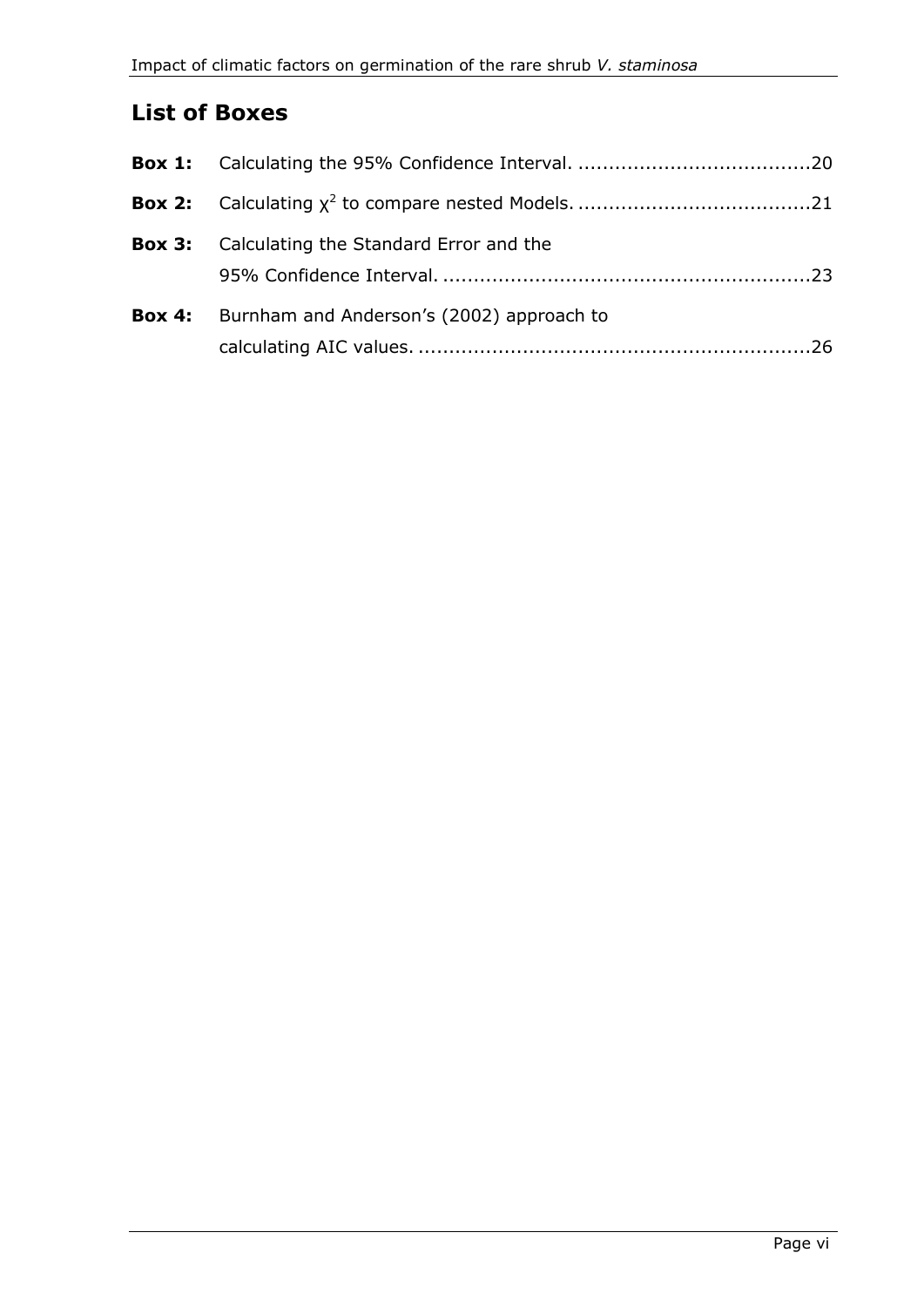## **Table of Figures**

| <b>Figure 1:</b> Location of <i>V. staminosa</i> populations adapted      |
|---------------------------------------------------------------------------|
| from Gioia 2007 and Geoscience Australia 200914                           |
| <b>Figure 2:</b> The 5 critical values for Box & Whisker Plots            |
|                                                                           |
| <b>Figure 3:</b> An example of a 'model web' produced from a              |
|                                                                           |
| <b>Figure 4:</b> Mean mass $(\pm 95\% \& 99\%$ confidence intervals (CI)) |
| of pericarp with and without a viable seed and overall seed               |
|                                                                           |
| Figure 5: Seedling emergence in recovered pericarp replicates 29          |
| Figure 6: Web of models for effect of Tray and Treatment30                |
| Figure 7: Germination models with both Subpopulation                      |
|                                                                           |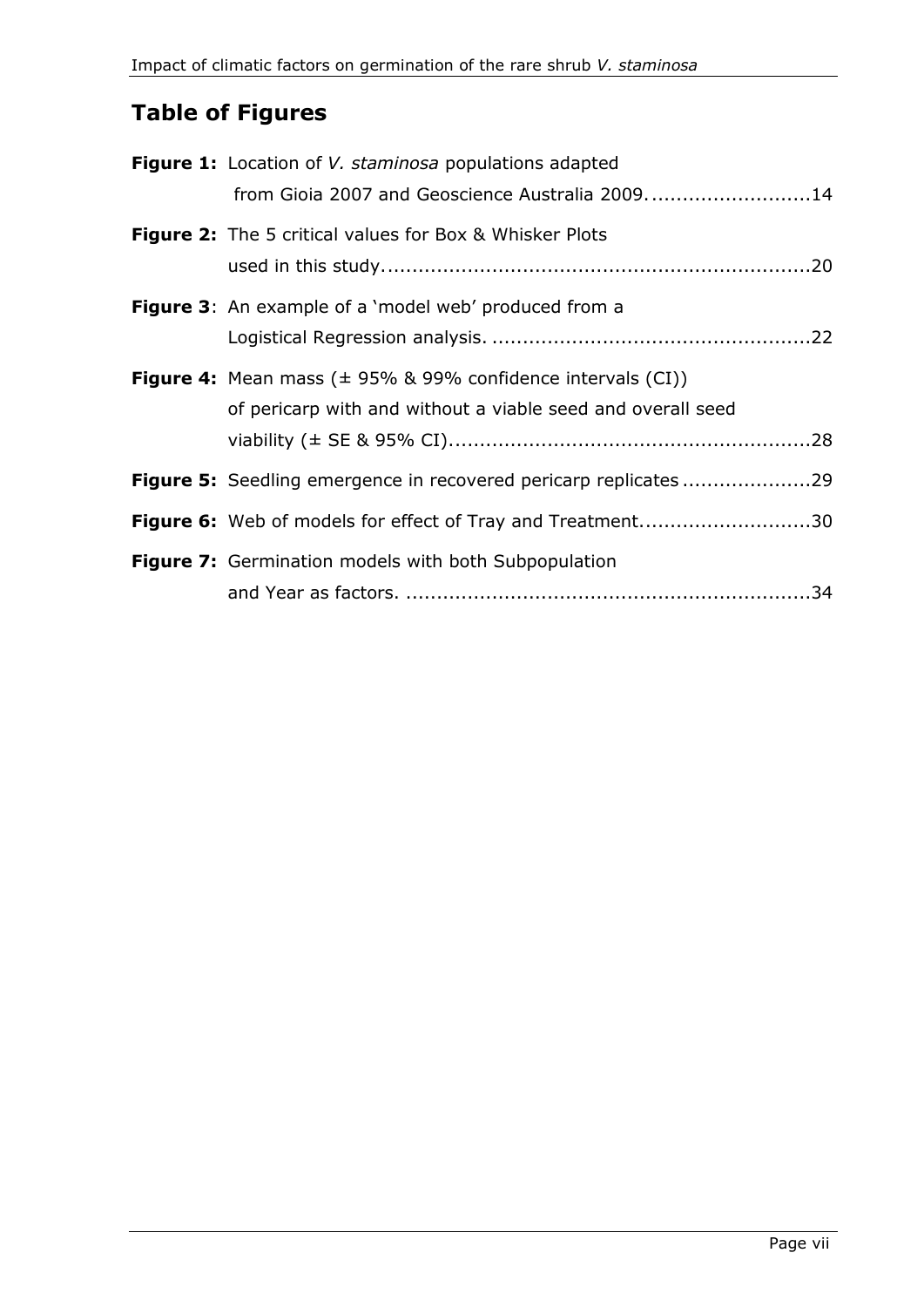## **List of Tables**

| Table B:        | Long Term Climate Averages for Wongan Hills                                                                                                                         |
|-----------------|---------------------------------------------------------------------------------------------------------------------------------------------------------------------|
| Table C:        | Experiment Balance for Recovered Pericarps Experiment17                                                                                                             |
| Table D:        | Balance of the Glasshouse Experiment with Four Treatments19                                                                                                         |
| Table E:        |                                                                                                                                                                     |
| <b>Table F:</b> | Calculation of climate metrics shown to impact                                                                                                                      |
| Table G:        | Outcomes of Chi-Square Tests for differences between<br>proportions of seedlings within treatments and between<br>treatments (Buried in Cracks or in Soil Aprons)29 |
|                 | Table H: Outcomes of Chi-Square Tests for difference between<br>annual values and the 20 year (1991-2010) long-term                                                 |
|                 | Table J: Outcomes of t-Test with uncommon variance of                                                                                                               |
|                 | Table K: Variability in the temperature metrics under the                                                                                                           |
|                 | Table L: Variability in the temperature metrics under the<br>33                                                                                                     |
|                 | Table M: Variability in the temperature metrics under the                                                                                                           |
| <b>Table N:</b> | Ranking of logistical models for germination based on<br>Burnham and Anderson's (2002) approach to                                                                  |